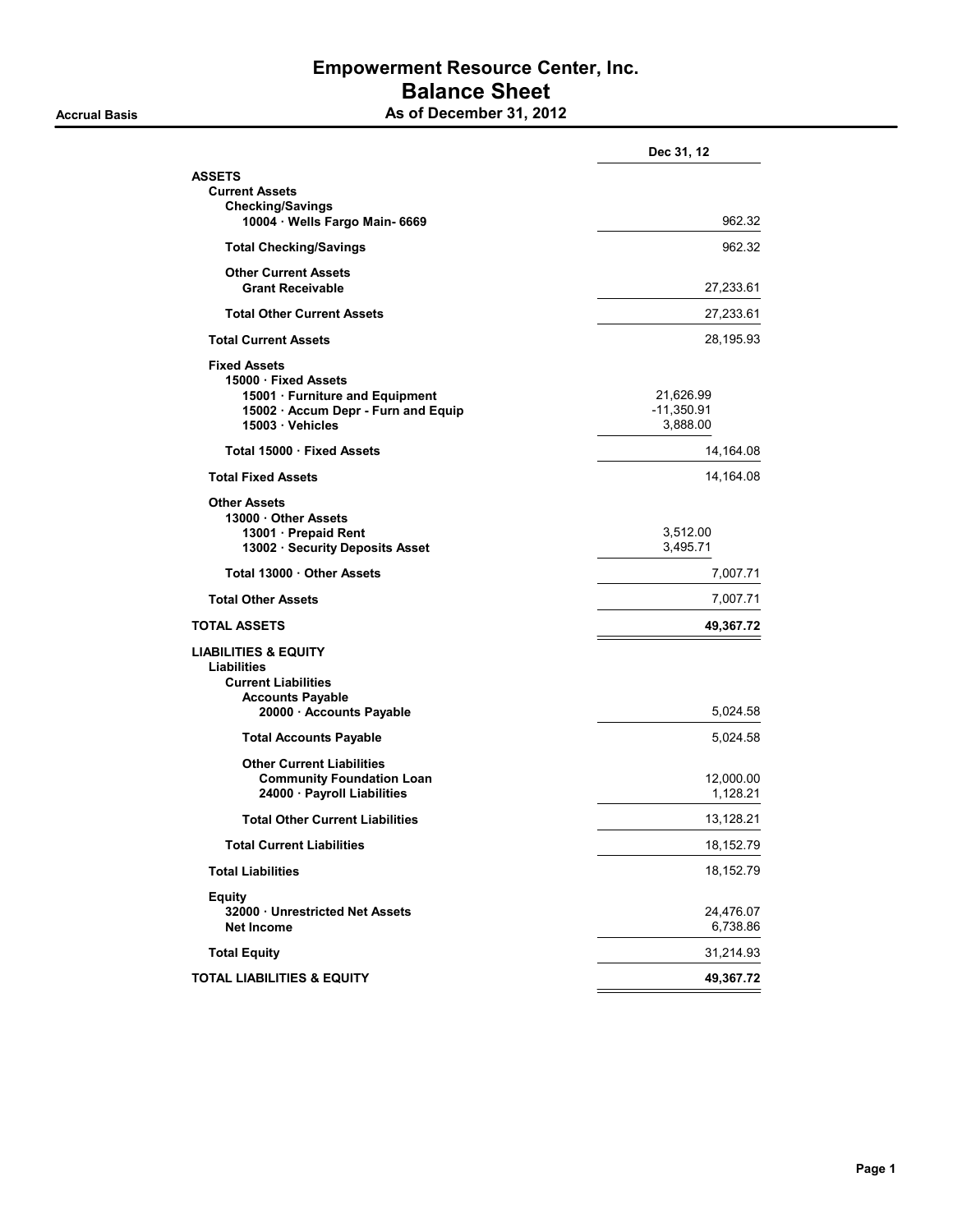|                                                                      | Jan - Dec 12         |
|----------------------------------------------------------------------|----------------------|
| <b>Ordinary Income/Expense</b><br>Income                             |                      |
| Gifts in Kind - Services                                             | 97,334.70            |
| <b>Released Restrictions</b>                                         | 36,186.00            |
| 43000 Foundation and Trust Grants                                    | 1,900.00             |
| 43400 · Direct Public Support                                        |                      |
| 43410 Corporate Contributions                                        | 8,000.00             |
| 43420 Gifts in Kind - Goods<br>43430 Individ, Business Contributions | 8,784.52<br>5,366.80 |
|                                                                      | 22,151.32            |
| Total 43400 · Direct Public Support<br>44500 Federal Grants - DIRECT |                      |
| 44540 · National Library of Medicine                                 | 9,935.00             |
| 44500 · Federal Grants - DIRECT - Other                              | 1,250.00             |
| Total 44500 · Federal Grants - DIRECT                                | 11,185.00            |
|                                                                      |                      |
| 44600 Local County Grants<br>44610 Local Government Grants           | 26,000.00            |
| Total 44600 · Local County Grants                                    | 26,000.00            |
| 44700 State Grants                                                   | 137,154.25           |
| 44800 · Indirect Public Support                                      |                      |
| 44820 United Way, CFC Contributions                                  | 10,690.17            |
| Total 44800 · Indirect Public Support                                | 10,690.17            |
| 47220 Clinical Services                                              | 5,678.97             |
| 49800 · Interest-Savings, Short-term CD                              | 5.05                 |
| <b>Total Income</b>                                                  | 348,285.46           |
| <b>Gross Profit</b>                                                  | 348,285.46           |
| <b>Expense</b>                                                       |                      |
| 51000 · Payroll Expense                                              |                      |
| 51005 · Payroll Expenses                                             |                      |
| <b>FICA Employee-</b>                                                | 4,047.41             |
| <b>GA Adm</b>                                                        | 33.04                |
| <b>Medicare Employee-</b>                                            | 946.55               |
| <b>Salaries &amp; Wages</b>                                          | 65,309.83            |
| <b>SUTA</b>                                                          | 1,081.57             |
| Total 51005 · Payroll Expenses                                       | 71,418.40            |
| 51060 · Health Insurance                                             | 9,994.59             |
| 51080 · Workers Compensation Insurance                               | 1,956.00             |
| Total 51000 · Payroll Expense                                        | 83,368.99            |
| 60900 · Business Expenses                                            |                      |
| 60910 · License & Permits                                            | 563.00               |
| 60920 · Business Registration Fees                                   | 10.00                |
| Total 60900 · Business Expenses                                      | 573.00               |
| 62100 Contract Services                                              |                      |
| 62110 · Accounting Fees                                              | 7,728.34             |
| 62115 · Professional Services                                        | 61.99                |
| 62150 · Independent Contract                                         | 178,971.70           |
| 62170 · Computer IT Fees                                             | 1,098.75             |
| Total 62100 Contract Services                                        | 187,860.78           |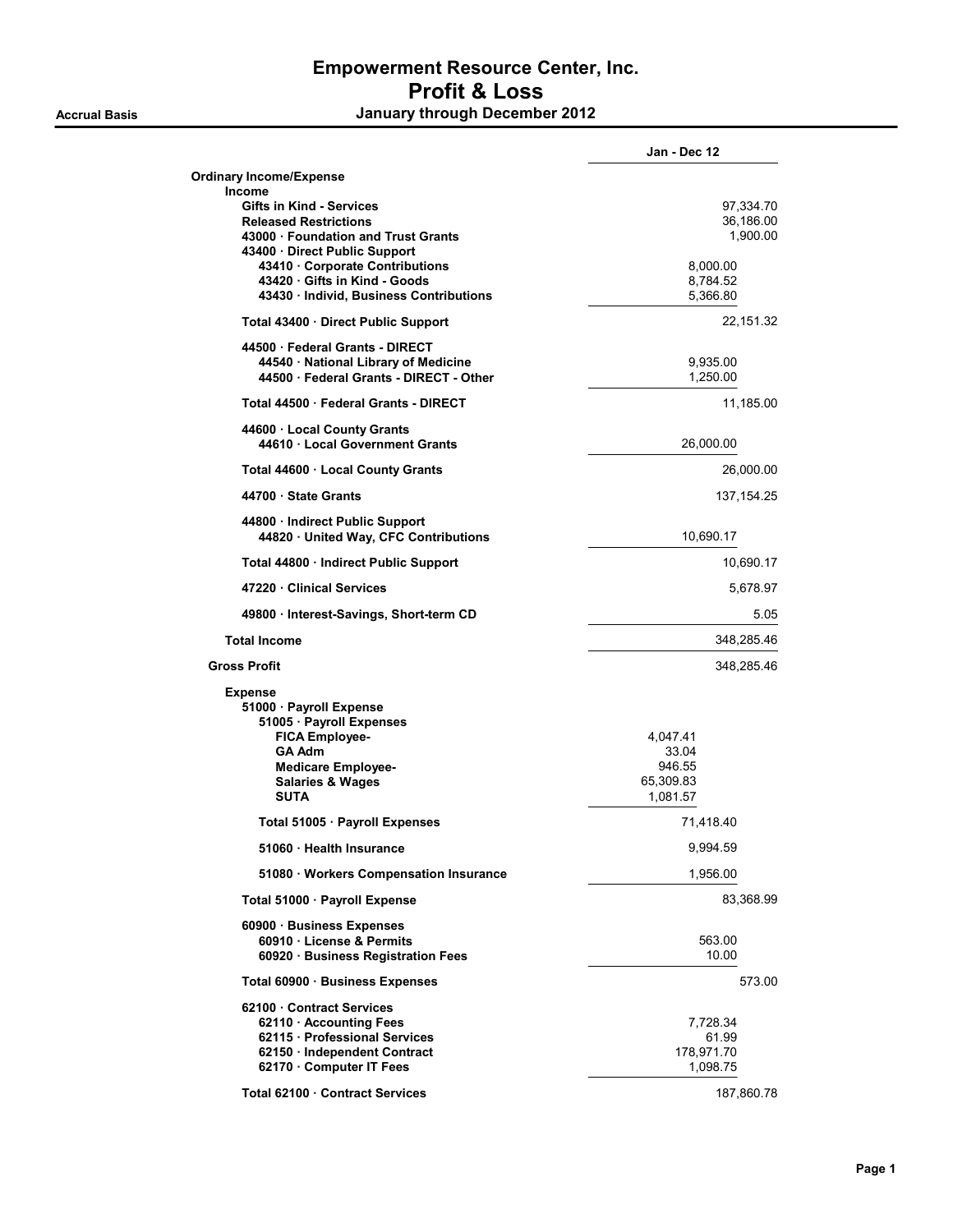|                                                                                                                                                                                                                                                                                                                                                               | Jan - Dec 12                                                                                      |
|---------------------------------------------------------------------------------------------------------------------------------------------------------------------------------------------------------------------------------------------------------------------------------------------------------------------------------------------------------------|---------------------------------------------------------------------------------------------------|
| 62800 · Facilities and Equipment<br><b>Office Move Expense</b><br>62810 Depr and Amort - Allowable<br>62825 · Public Storage<br>62835 · Copier Equipment Maintenance<br>62840 · Equip Rental and Maintenance<br>62845 · Parking<br>62860 · Office Equipment & Furniture<br>62880 · Office Rent<br>62890 · Rent, Parking, Utilities                            | 888.22<br>4,933.56<br>497.14<br>1,693.76<br>2,071.67<br>963.50<br>1,628.87<br>23,800.80<br>224.95 |
| Total 62800 · Facilities and Equipment                                                                                                                                                                                                                                                                                                                        | 36,702.47                                                                                         |
| 63000 · Program Expense - Participants<br>63100 · Participant Awards<br>63140 · Client Incentives                                                                                                                                                                                                                                                             | 1,663.81                                                                                          |
| Total 63100 · Participant Awards                                                                                                                                                                                                                                                                                                                              | 1,663.81                                                                                          |
| Total 63000 · Program Expense - Participants                                                                                                                                                                                                                                                                                                                  | 1,663.81                                                                                          |
| 64000 · Clinical Expenses<br>64010 · Biohazard Disposal<br>64050 · Laboratory Supplies                                                                                                                                                                                                                                                                        | 1,720.94<br>2,140.44                                                                              |
| Total 64000 · Clinical Expenses                                                                                                                                                                                                                                                                                                                               | 3,861.38                                                                                          |
| 65000 Operations<br>65001 · Bank Service Charge<br>65002 · Office Expenses<br>65003 · Advertising Expenses<br>65005 · Fundraising Expenses<br>65009 · Staff Development<br>65014 · PayPal Service fees<br>65019 · Auto Expenses<br>65020 · Postage, Mailing Service<br>65040 · Office Supplies<br><b>Computer Supplies</b><br>65040 · Office Supplies - Other | 50.00<br>315.61<br>659.95<br>581.09<br>250.65<br>62.64<br>326.33<br>638.50<br>409.00<br>6,463.02  |
| Total 65040 · Office Supplies                                                                                                                                                                                                                                                                                                                                 | 6,872.02                                                                                          |
| 65050 · Telephone, Telecommunications<br>65055 Volunteer Appreciation events<br>65130 · Interest Expense - General                                                                                                                                                                                                                                            | 5,935.92<br>399.70<br>122.30                                                                      |
| Total 65000 · Operations                                                                                                                                                                                                                                                                                                                                      | 16,214.71                                                                                         |
| 65045 · Program Expenses and Supplies<br>Dose of Hope<br><b>NWGHAAD</b><br><b>Targeted Outreach</b><br>65046 · Client Prevention Supplies<br>65047 · ERC Mens support group<br>65051 · Intervention Materials<br>65045 · Program Expenses and Supplies - Other                                                                                                | 423.73<br>905.71<br>408.43<br>25.00<br>26.75<br>179.90<br>171.24                                  |
| Total 65045 · Program Expenses and Supplies                                                                                                                                                                                                                                                                                                                   | 2,140.76                                                                                          |
| 65100 Other Types of Expenses<br><b>Credit card interest/fees</b><br>65115 Volunteer Appreciation<br><b>Giving Thanks</b><br>65115 · Volunteer Appreciation - Other                                                                                                                                                                                           | 28.54<br>505.72<br>30.00                                                                          |
| Total 65115 · Volunteer Appreciation                                                                                                                                                                                                                                                                                                                          | 535.72                                                                                            |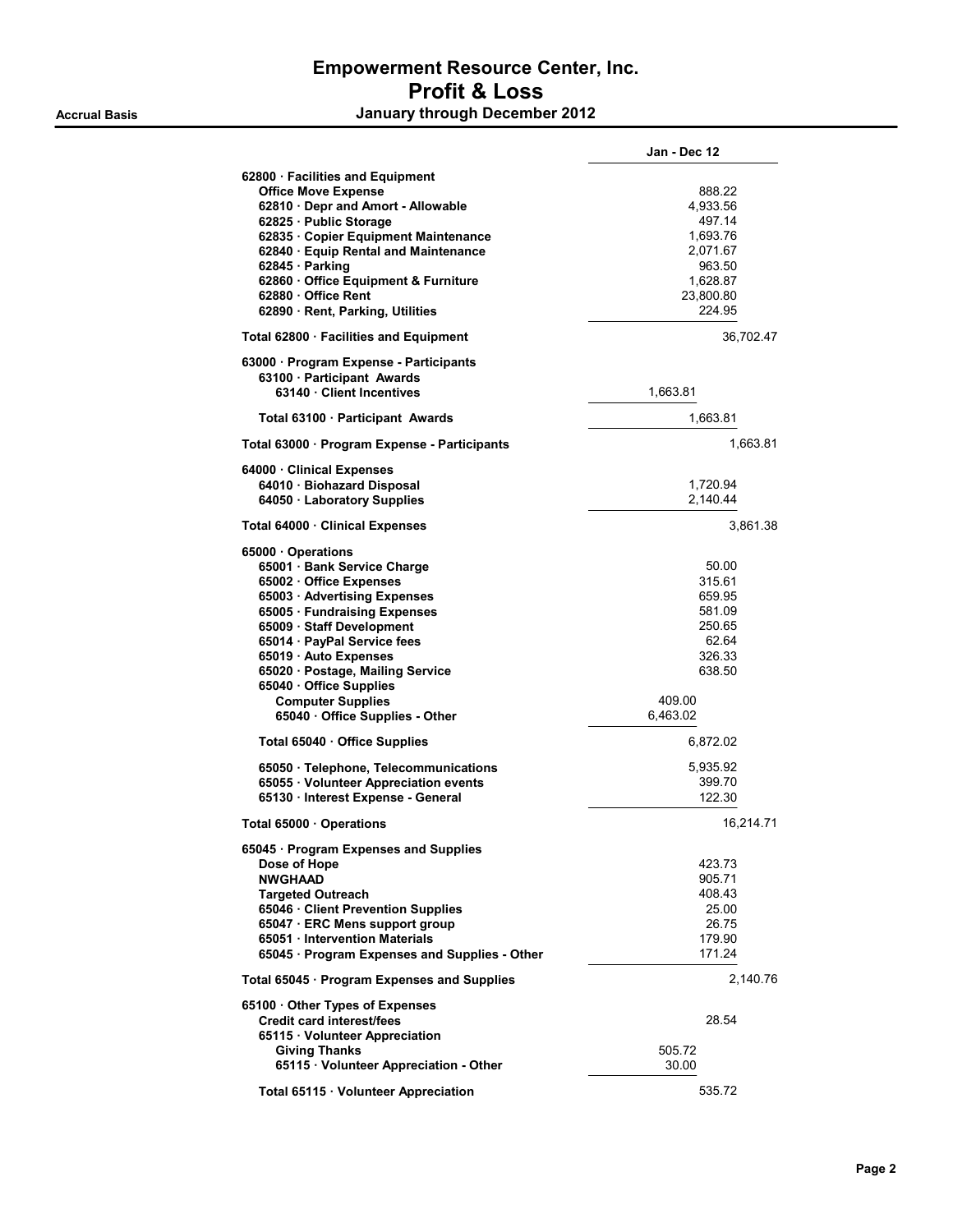| Jan - Dec 12                   |
|--------------------------------|
| 35.00<br>118.81                |
| 718.07                         |
| 627.40<br>3,430.06             |
| 4.057.46                       |
| 1,005.97<br>3,325.18<br>648.85 |
| 4,980.00                       |
| 342, 141.43                    |
| 6,144.03                       |
| 594.83                         |
| 594.83                         |
| 594.83                         |
| 6,738.86                       |
|                                |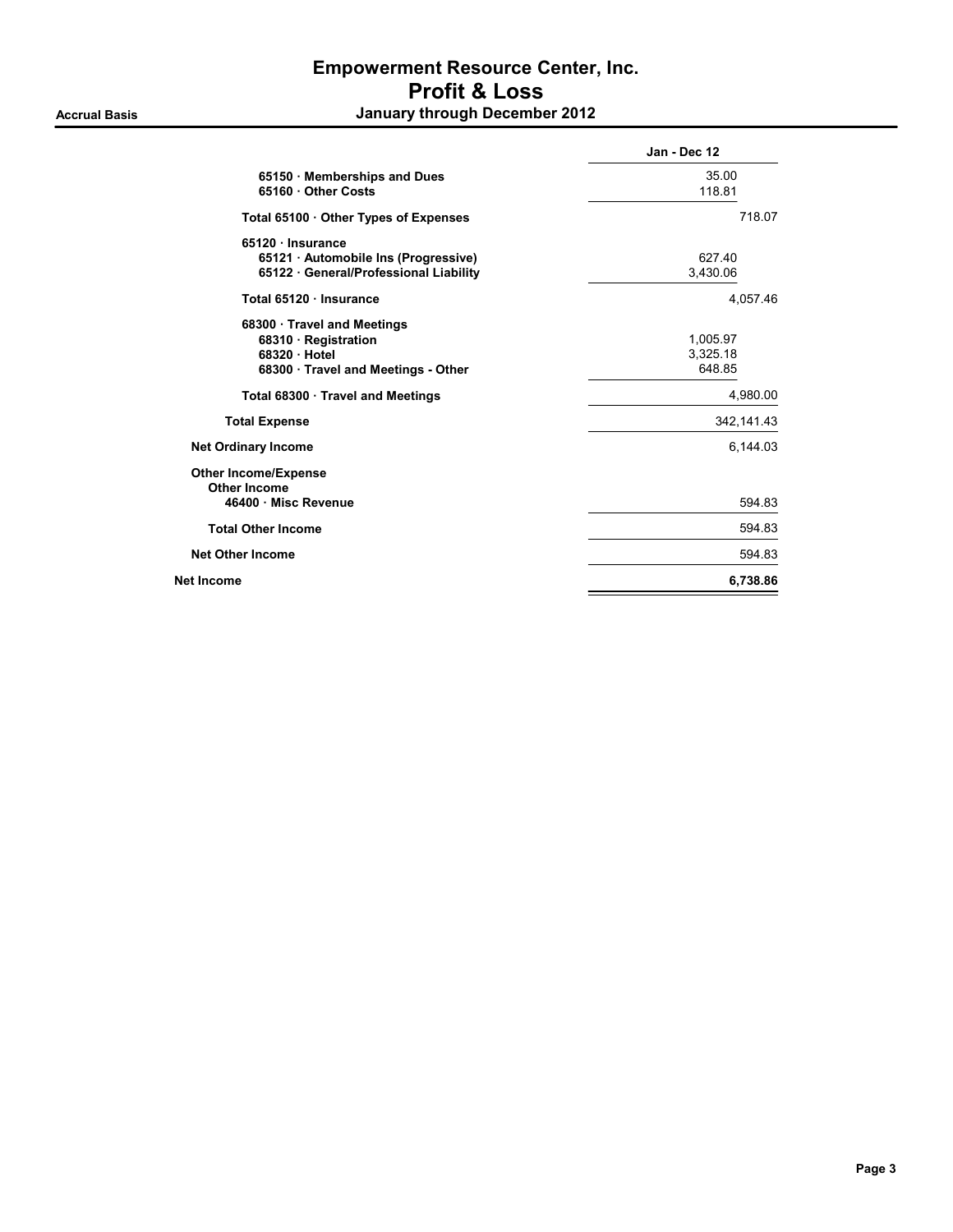|                                                                                                                                       | Jan - Dec 12                                    |
|---------------------------------------------------------------------------------------------------------------------------------------|-------------------------------------------------|
| <b>Ordinary Income/Expense</b><br>Income                                                                                              |                                                 |
| <b>Gifts in Kind - Services</b><br><b>Released Restrictions</b><br>43000 · Foundation and Trust Grants<br>43400 Direct Public Support | 97,334.70<br>36,186.00<br>1,900.00<br>22,151.32 |
| 44500 · Federal Grants - DIRECT                                                                                                       | 11,185.00                                       |
| 44600 · Local County Grants                                                                                                           | 26,000.00                                       |
| 44700 State Grants                                                                                                                    | 137, 154. 25                                    |
| 44800 · Indirect Public Support                                                                                                       | 10,690.17                                       |
| 47220 Clinical Services                                                                                                               | 5,678.97                                        |
| 49800 · Interest-Savings, Short-term CD                                                                                               | 5.05                                            |
| <b>Total Income</b>                                                                                                                   | 348,285.46                                      |
| <b>Gross Profit</b>                                                                                                                   | 348,285.46                                      |
| <b>Expense</b><br>51000 · Payroll Expense                                                                                             | 83,368.99                                       |
| 60900 · Business Expenses                                                                                                             | 573.00                                          |
| 62100 Contract Services                                                                                                               | 187,860.78                                      |
| 62800 · Facilities and Equipment                                                                                                      | 36,702.47                                       |
| 63000 · Program Expense - Participants                                                                                                | 1,663.81                                        |
| 64000 Clinical Expenses                                                                                                               | 3,861.38                                        |
| 65000 Operations                                                                                                                      | 16,214.71                                       |
| 65045 · Program Expenses and Supplies                                                                                                 | 2,140.76                                        |
| 65100 Other Types of Expenses                                                                                                         | 718.07                                          |
| 65120 Insurance                                                                                                                       | 4,057.46                                        |
| 68300 · Travel and Meetings                                                                                                           | 4,980.00                                        |
| <b>Total Expense</b>                                                                                                                  | 342, 141.43                                     |
| <b>Net Ordinary Income</b>                                                                                                            | 6,144.03                                        |
| <b>Other Income/Expense</b><br><b>Other Income</b><br>46400 Misc Revenue                                                              | 594.83                                          |
| <b>Total Other Income</b>                                                                                                             | 594.83                                          |
| <b>Net Other Income</b>                                                                                                               | 594.83                                          |
| Net Income                                                                                                                            | 6,738.86                                        |
|                                                                                                                                       |                                                 |